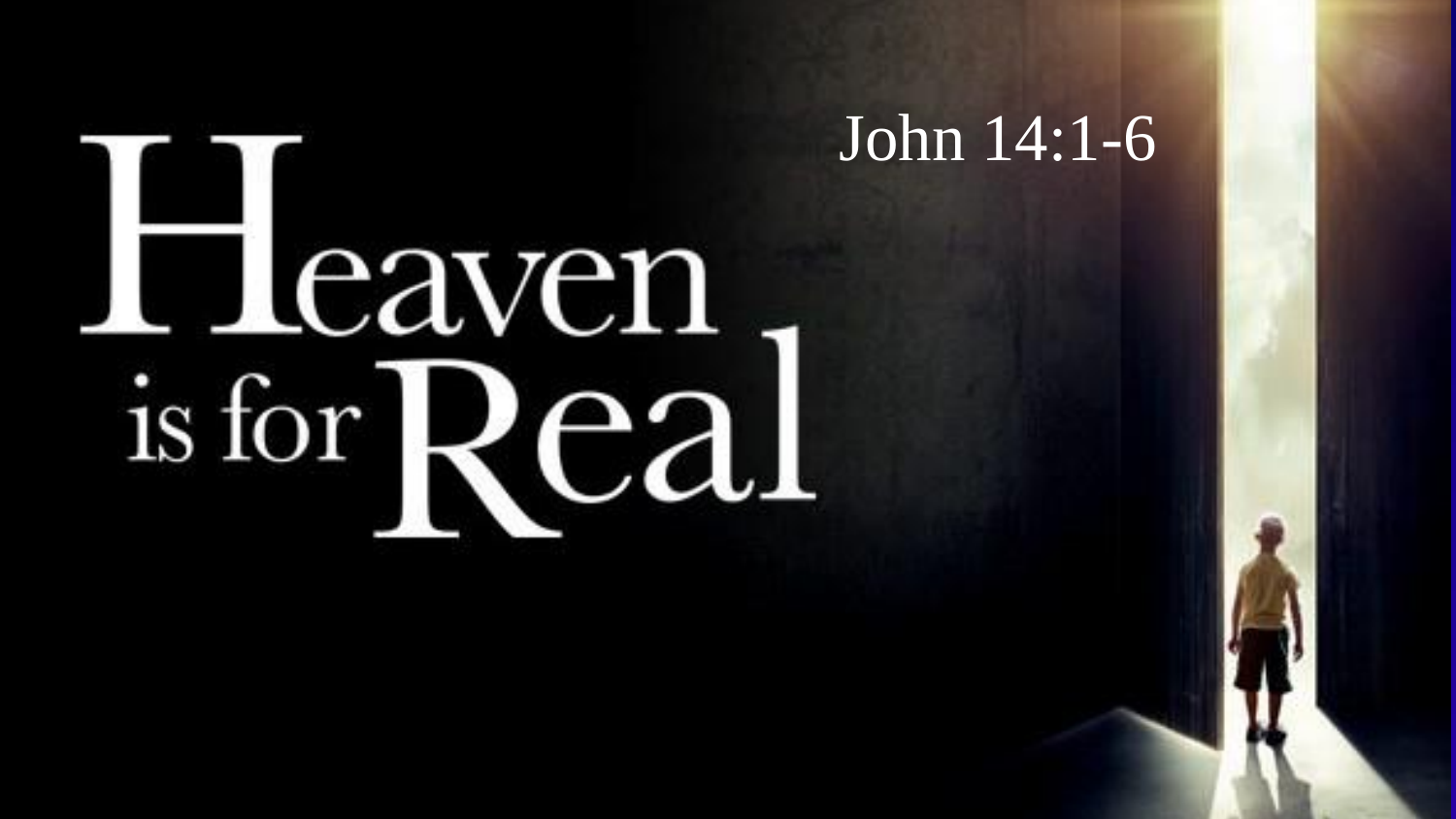

## When I think about heaven, the verse that comes to my mind is

#### John 14:1-6

Verse 1 "Do not let your heart be troubled" Being a Christian does not immune you from trouble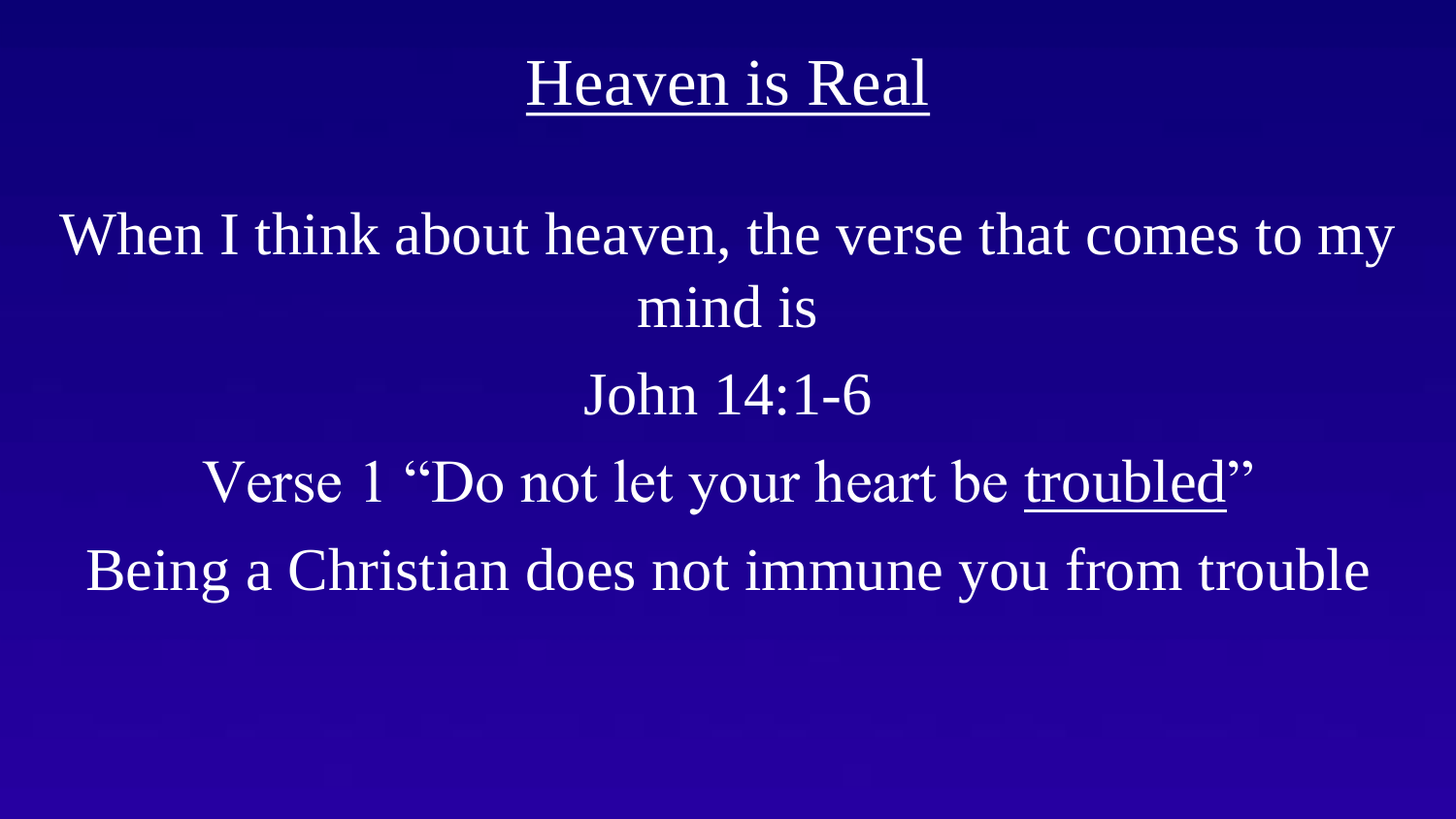#### Jesus Had His Share of Trouble

He was betrayed by one of his disciples He was troubled because of the braggadocious idea of Peter He was troubled because he was facing the shame of the cross

He was troubled because He knew He who knew no sin would become sin for us.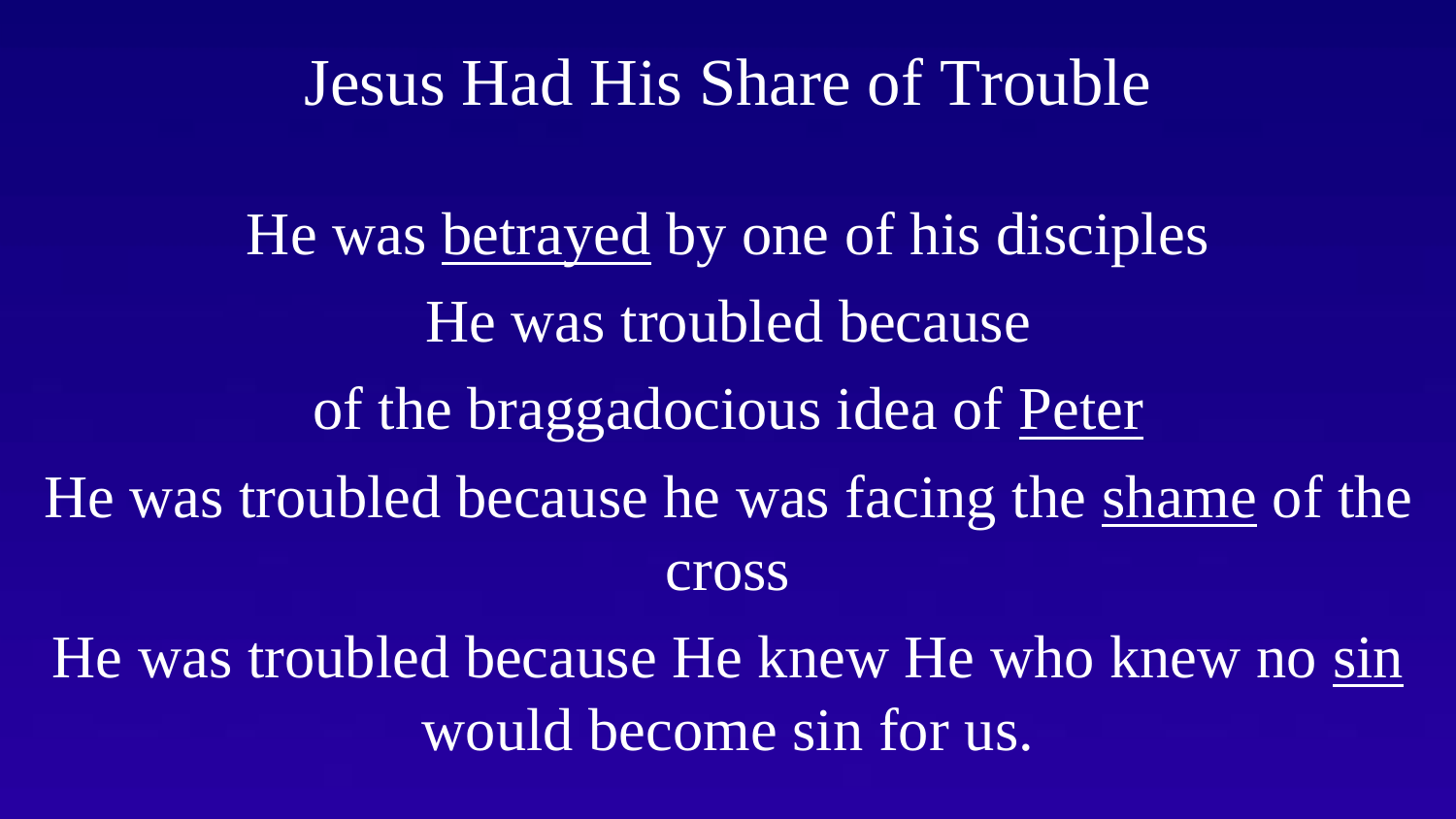Jesus gives three reasons why we should not let trouble take over our lives Believe in God and trust God and Jesus Jesus has prepared a place for you The 14th chapter of John is all about comfort Martin Luther said it is the best chapter of comfort in the Bible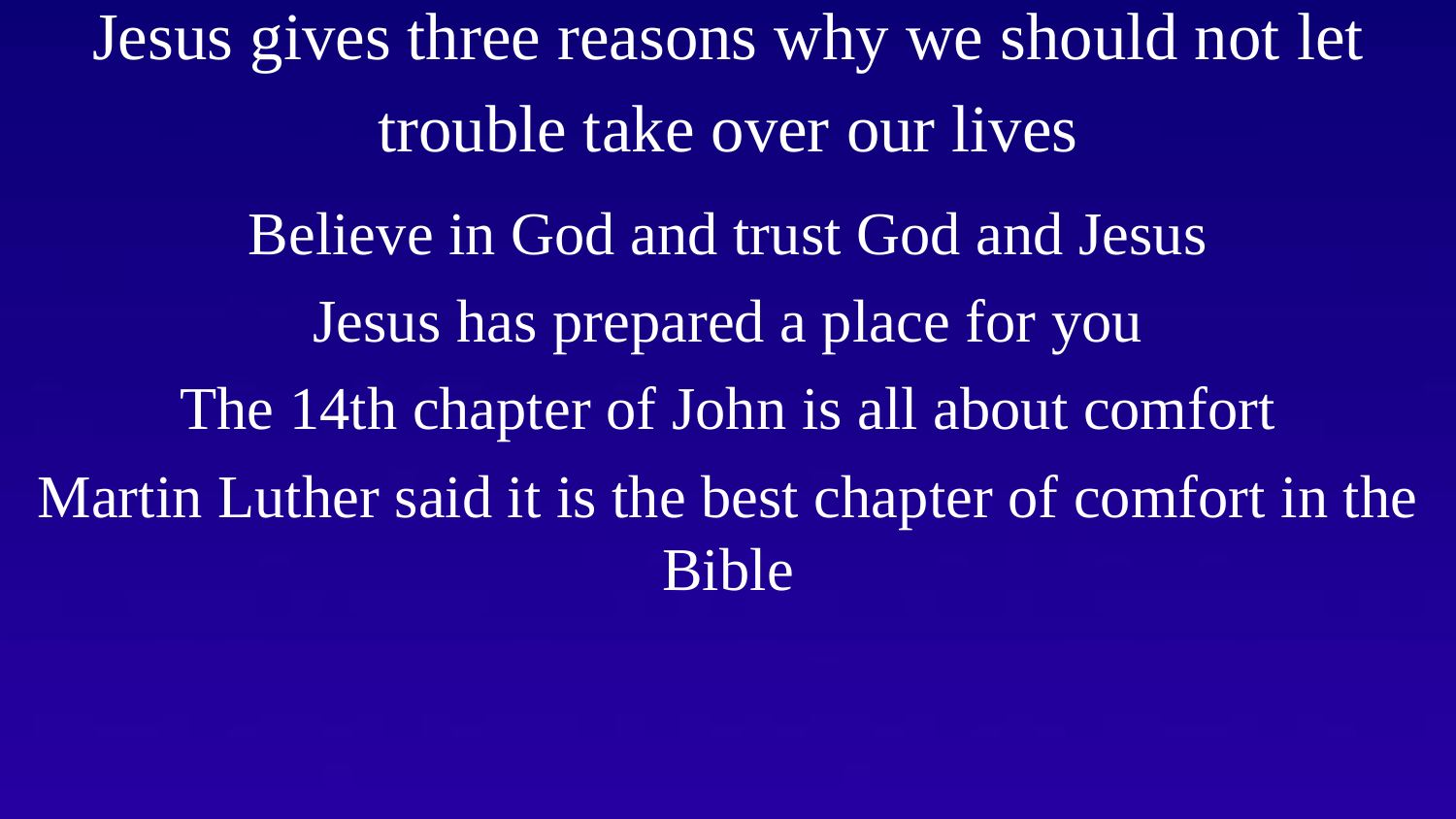Jesus gives three reasons why we should not let trouble take over our lives

### Jesus said He was going away but the disciples were confused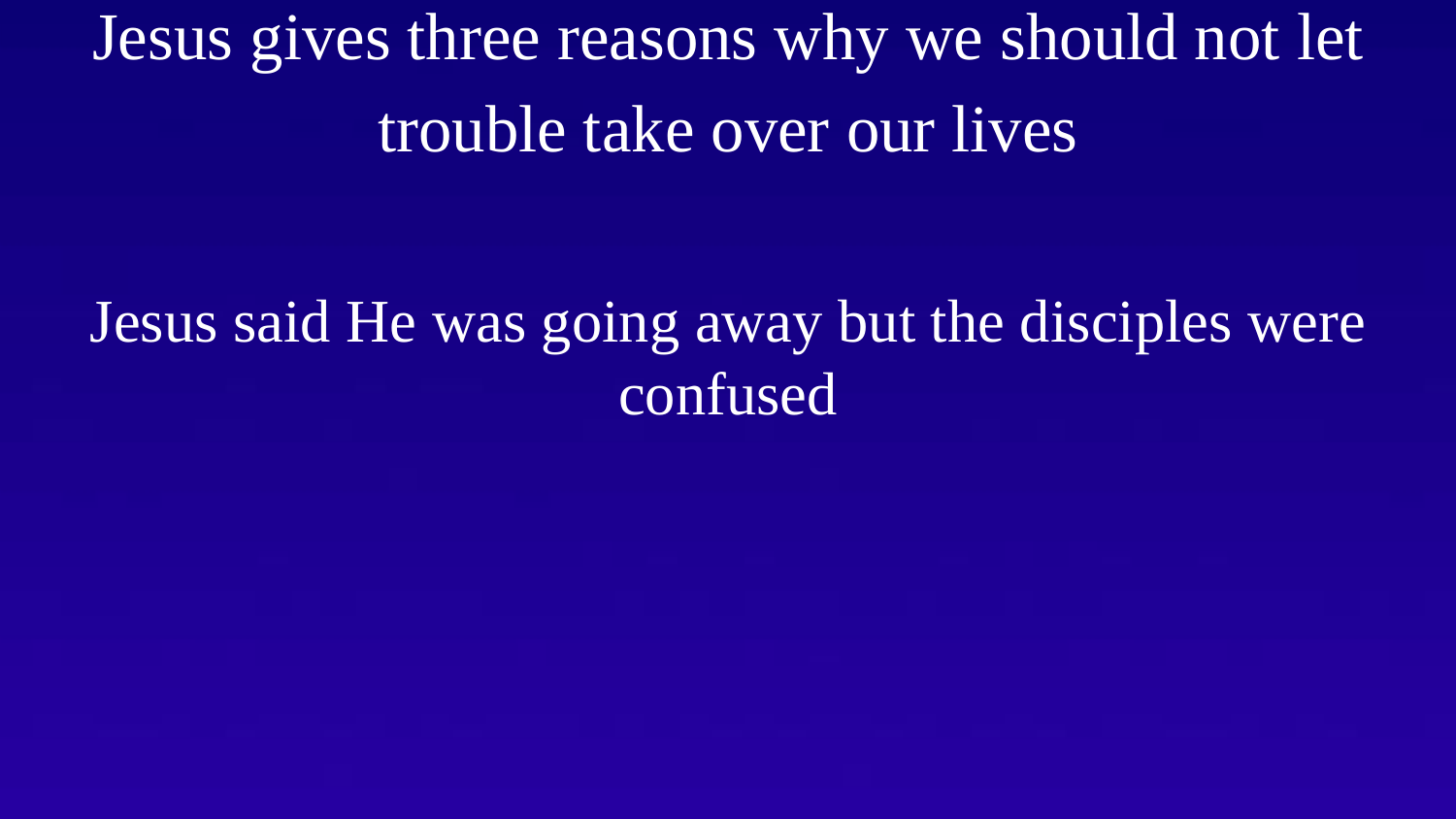#### Jesus said three things about Himself

"I am the Way" "I am the Truth" "I am the Life" Jesus is THE way to the Father.